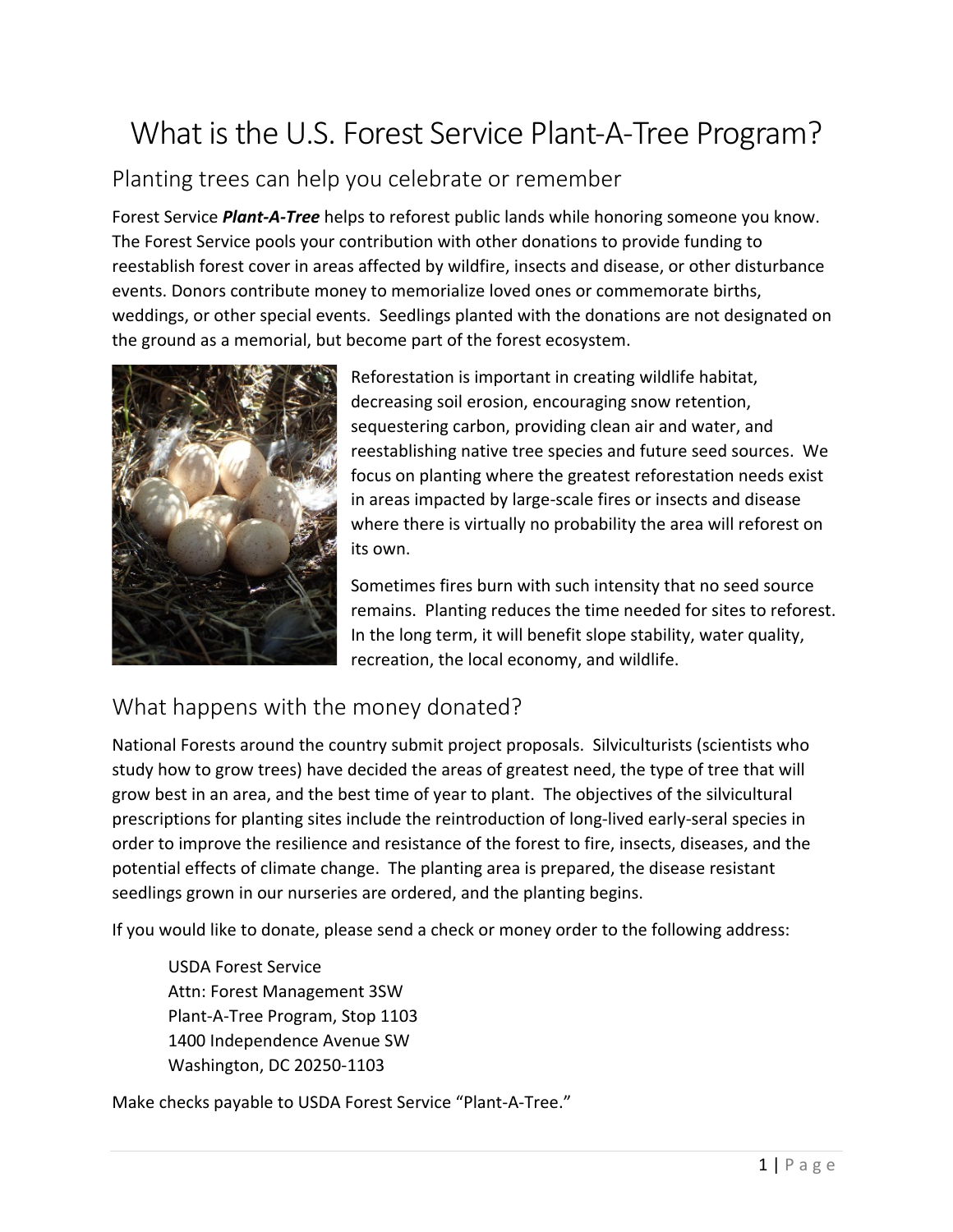To commemorate the contribution, we provide a certificate to the donor or to another party named by the donor. If you are making the contribution on behalf of another person or family, please indicate the name of the person or people you wish recognized and the name will be placed on the certificate. We will also note your name as the contributor on the certificate unless otherwise noted. We will need the address to send the certificate if it is to go somewhere other than to the person making the contribution. The program is considered a charitable donation by the Internal Revenue Service (IRS), so we will send you a receipt.

Restoration is a big job. We also have partners who accept donations to plant trees on National Forests. Please visit one of the websites below.

- [National Forest Foundation](https://www.nationalforests.org/) plants one tree for every dollar you give.
- [National Wildlife and Fish Foundation](http://www.nfwf.org/Pages/default.aspx) works with the Forest Service to conserve forested lands through stewardship and watershed restoration programs.
- [American](http://www.americanforests.org/) Forests has many ways to help plant trees.
- [Penny Pines Plantation](http://www.gardenclub.org/) is a partnership with National Garden Clubs to help sustain national forests and provide education.
- [Trees in Memory, Trees in Celebration](http://www.arborday.org/) are two programs of the Arbor Day Foundation.
- [Living Memorials Project](http://www.livingmemorialsproject.net/) helps to create living, lasting memorials to the victims of the September 11, their families, communities, and the Nation.

Thank you for your support.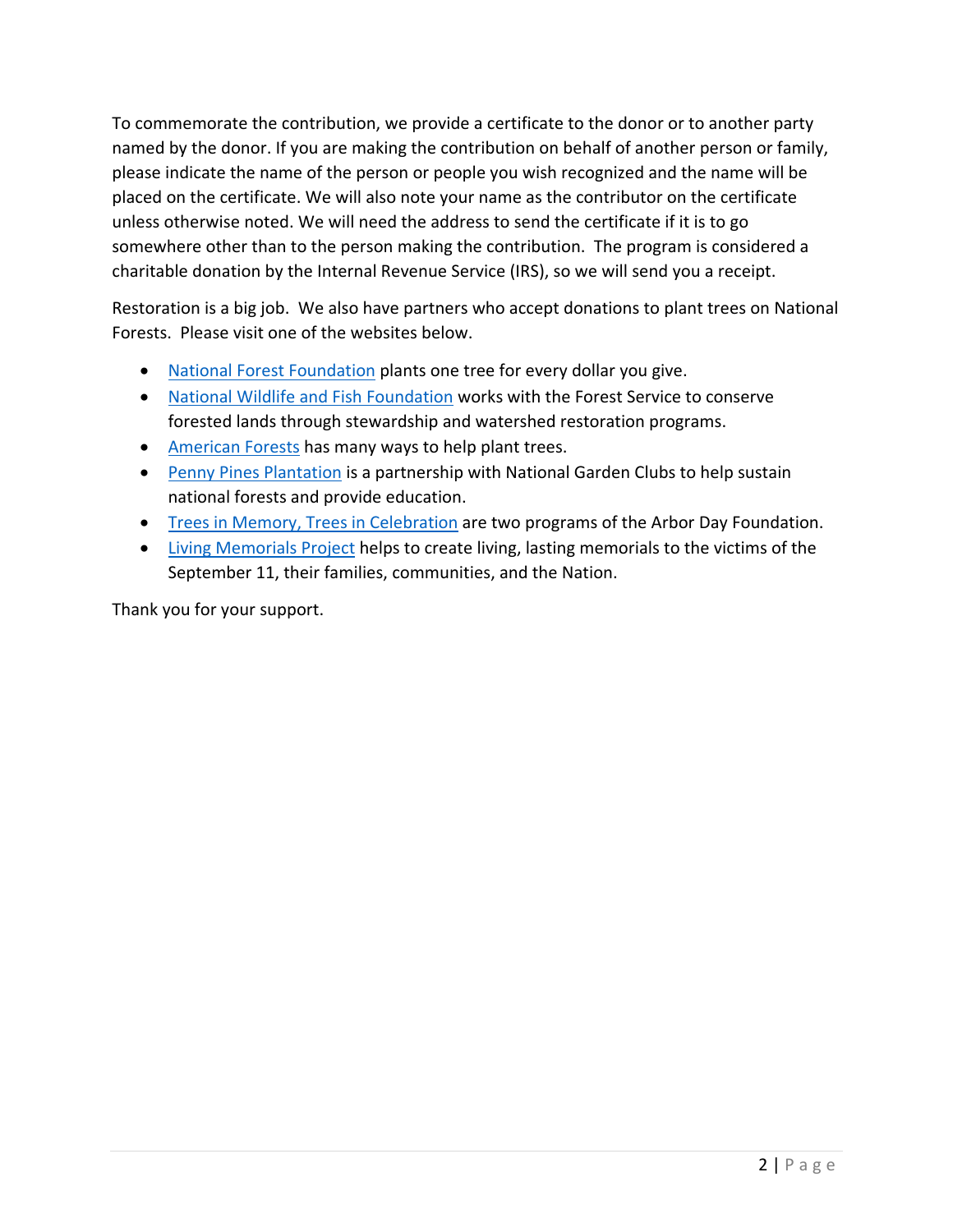## Planting Time



A typical planting day starts early in the morning. Planters get their planting bags, hoedads (planting tool), and safety equipment. They fill water containers with a mixture of water and a dried gel substance that absorbs water and releases it into the soils. Planters dip seedling roots into the mixture before planting. Sometimes we hire contractors. Sometimes groups interested in improving the environment volunteer to do the planting. It is hard work.



On good days, a planting area is free of debris and sub-surface rocks, has no overhead hazards, and has a nice slope so the planter needs to bend over less to plant the trees. Sometimes the slope can be a problem.



If there is fire- or insect-killed standing stags, the areas cannot be planted when it is windy.



Small debris can be a pain when you are trying to plant in it, but large debris makes a great planting site.